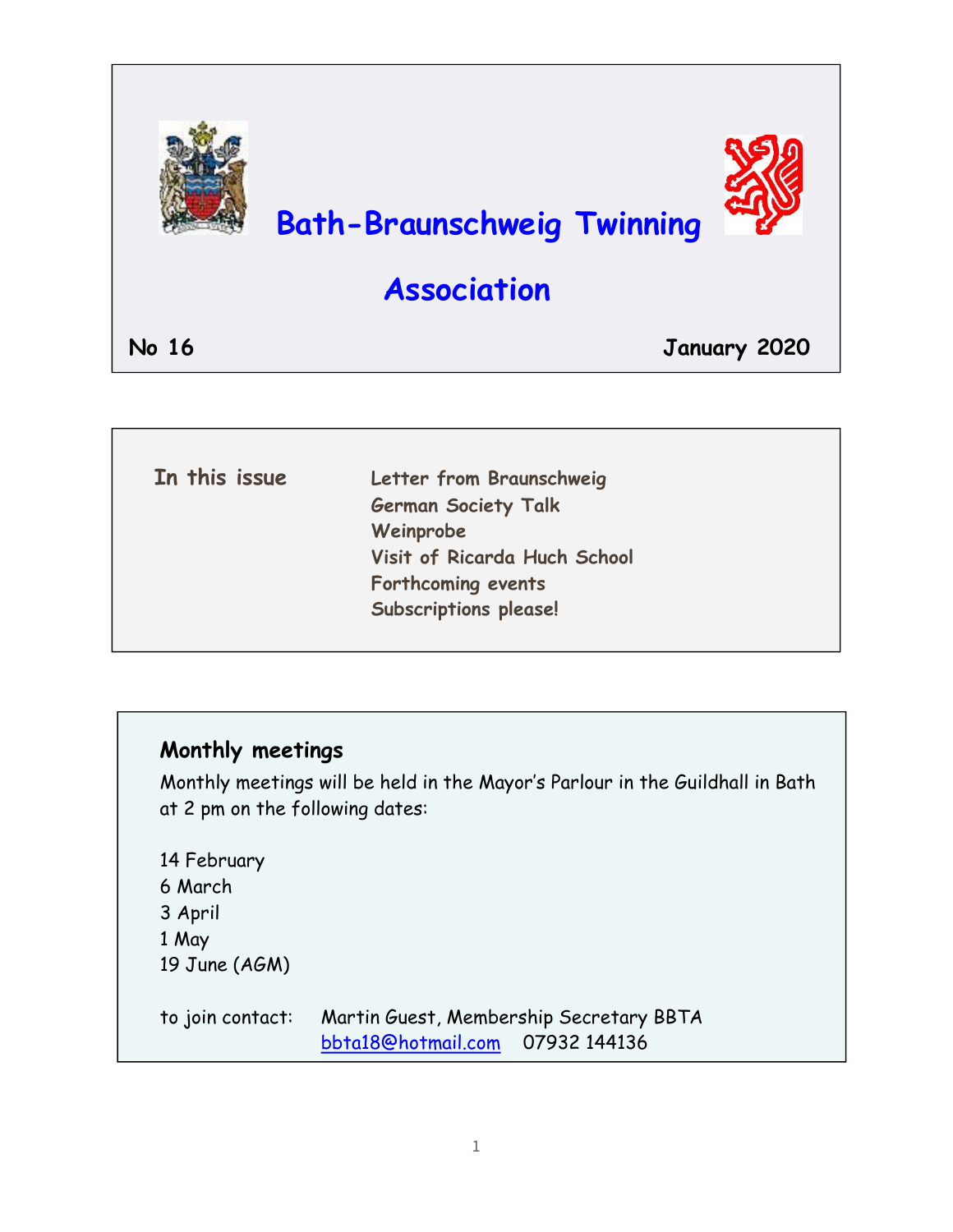

#### **Letter from Braunschweig**

A new year has begun, a new decade even. Looking back at 2019 it is clear to see that it was the year of protests all around the world and also in Braunschweig where people, young and old together, went on the streets to show their concern about a meeting of a far-right wing party and to demonstrate for a better climate, for tolerance and respect. Twinning activities such as the ones carried out by the DEG and BBTA support these values and we are looking forward to all kinds of visits and exchanges in 2020 and the years to come.

Best wishes from Katrin and the DEG



At the end of September, members of the Bath-Braunschweig Twinning Association enjoyed a convivial lunch at the Globe Inn, Newton St. Loe. It was generally agreed that the excellent hospitality of the Globe staff provided the ideal occasion for us to catch up on tales of our recent travels and other twinning events. A raffle was held to augment our twinning funds, which are used to support further twinning exchanges and develop our links with Brunswick.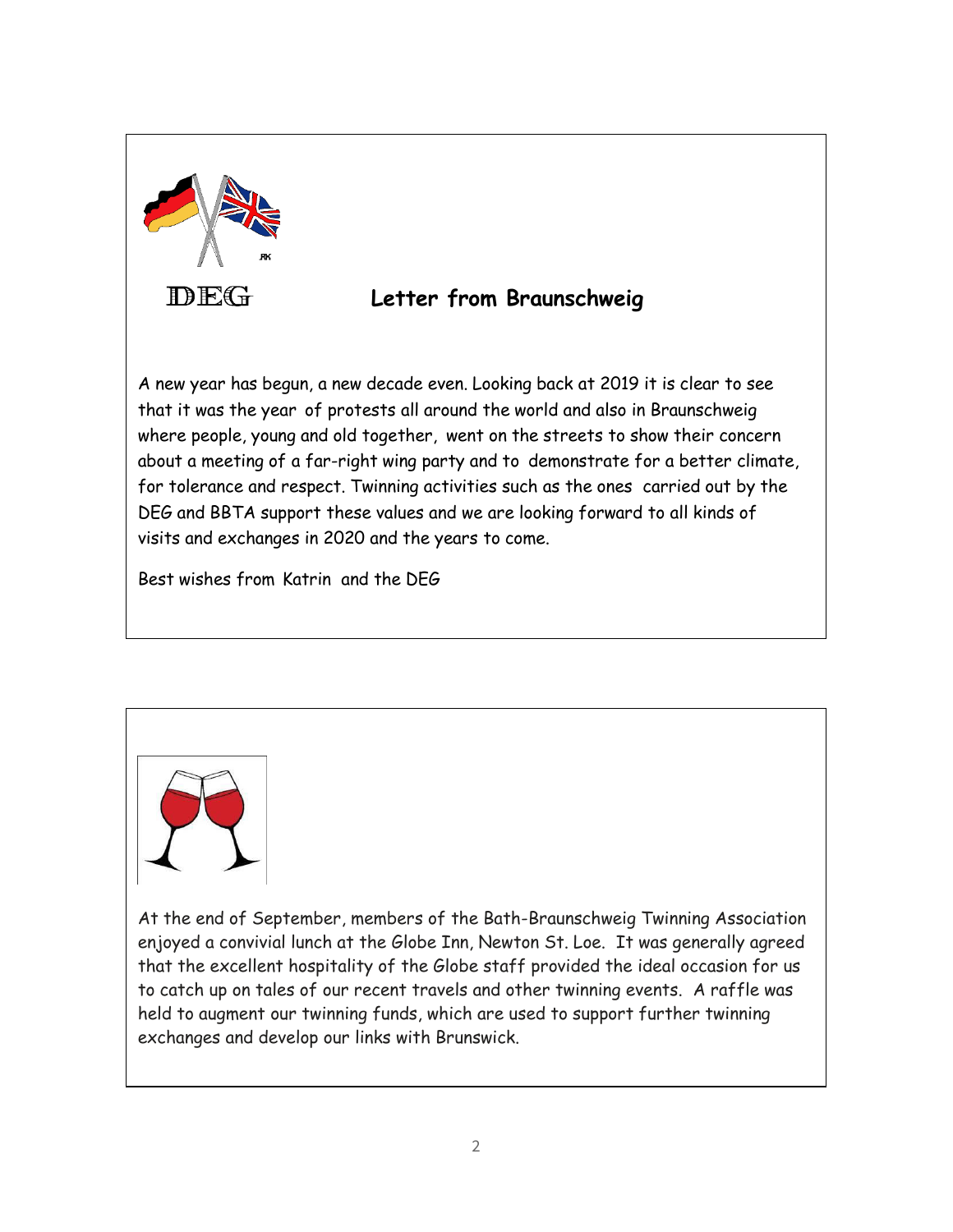

On 7<sup>th</sup> November, almost 30 years to the day since the Berlin Wall was inadvertently declared open, our member Robert Grözinger gave a personal account of living with the division of Germany and its subsequent unification. As someone who was born and raised in Brunswick, Robert recalled how the Brunswick of his childhood, situated close to the inner-German border, had been almost a backwater compared with the rest of West Germany, and how the fabled Brocken – a distant mountain on the horizon – was inaccessible behind the heavily fortified border. Happily, after 1989, Robert was able to realise his dream of visiting this mountain with his young family from Bath – and even to sit on the Wall itself at the New Year's party of 1989 / 1990.

Robert also addressed the issues of the socialist / communist state constructed in East Germany after the defeat of fascism and under the auspices of the Soviet Union. These ideas will form part of his forthcoming book which we await with interest.

Judy Spencer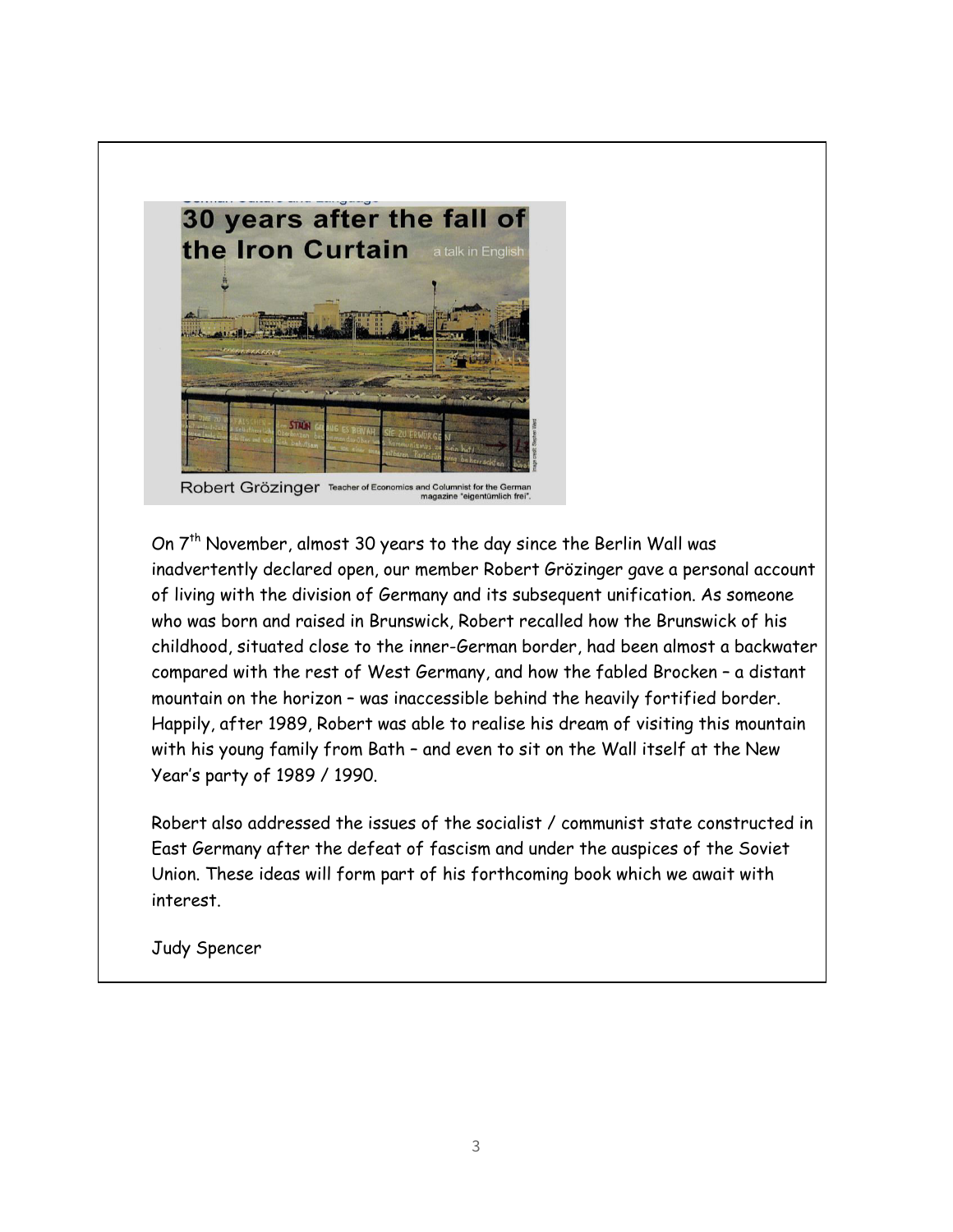## **STAMMTISCH**



Would you like to speak German in a relaxed and friendly atmosphere? Our Stammtisch meets every Wednesday between 12.00 and 13.30 at Harington's Hotel in the centre of Bath. We also have an occasional evening Stammtisch at The Thief, details of which are available from the Bath German Society. You're never too young to start speaking German!

## **Forthcoming Events for 2020**

- 31 March Paul Kavanagh and a group of 20 will be in Bath for about 4 days with a view to visiting manor houses in the area (*[pkavanagh@t-online.de\)](mailto:pkavanagh@t-online.de)*
- 2 to 9 May A group of 30 will in Bath, staying at the Hilton Express (*[sabine.apel@braunschweig.des\)](mailto:sabine.apel@braunschweig.des)*
- 4 to 7 May Civic visit of Mayor Ulrich Markurth (a group of 4) to Bath
- October Visit to the Schwarz-Gold Badminton Club of Braunschweig (*[judithaspencer@outlook.com\)](mailto:judithaspencer@outlook.com)*

Members are warmly invited to meet the visitors. Further details from the email addresses.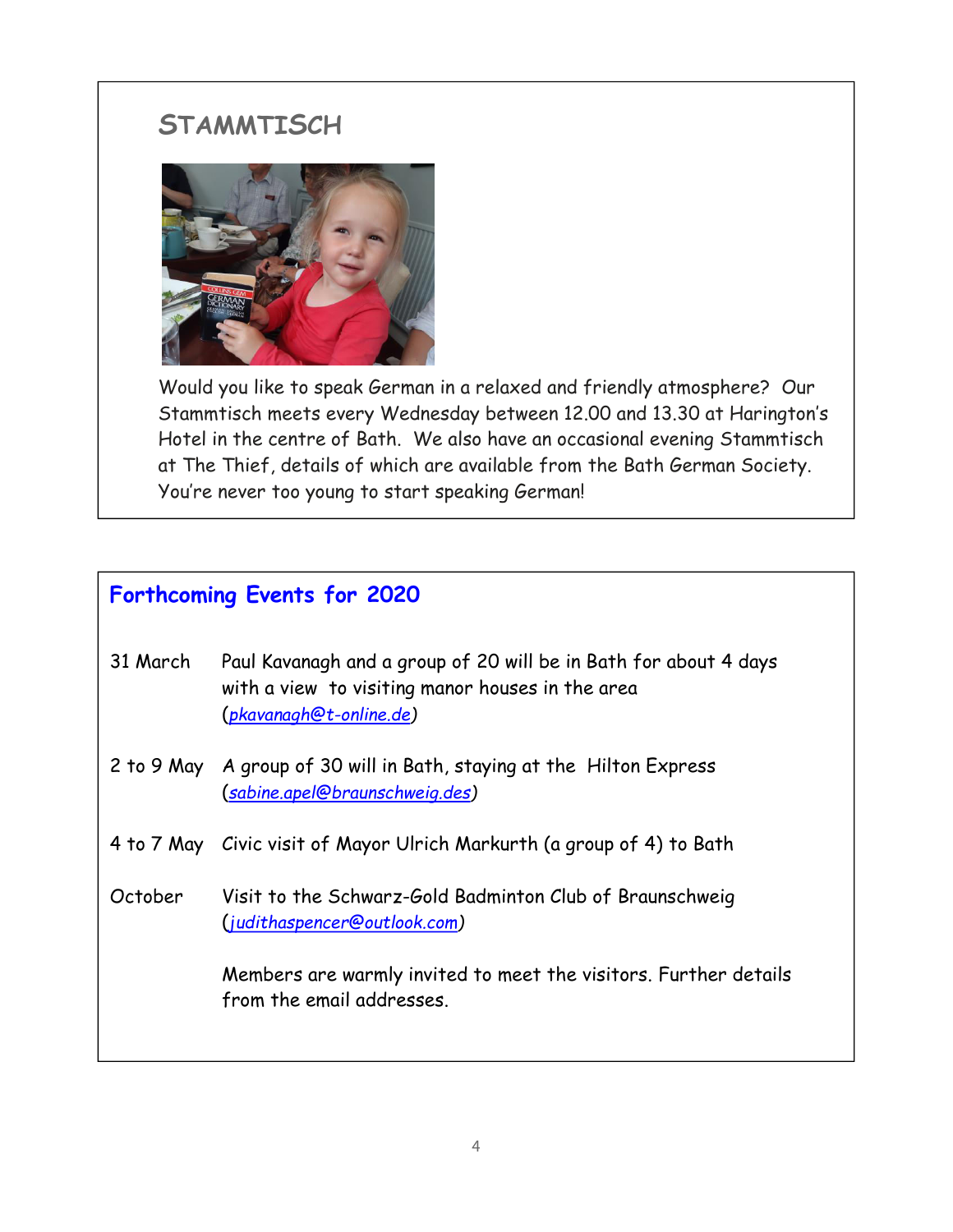

# **Weinprobe**

On 20th December committee members invited members and friends of the BBTA to a German wine tasting. We were pleased that some 13 people were able to attend and enjoy a variety of German wines and good conversation on twinning links and other matters.

We hope to repeat this event in the coming year and to strengthen our links with other "twinners".

Judy Spencer